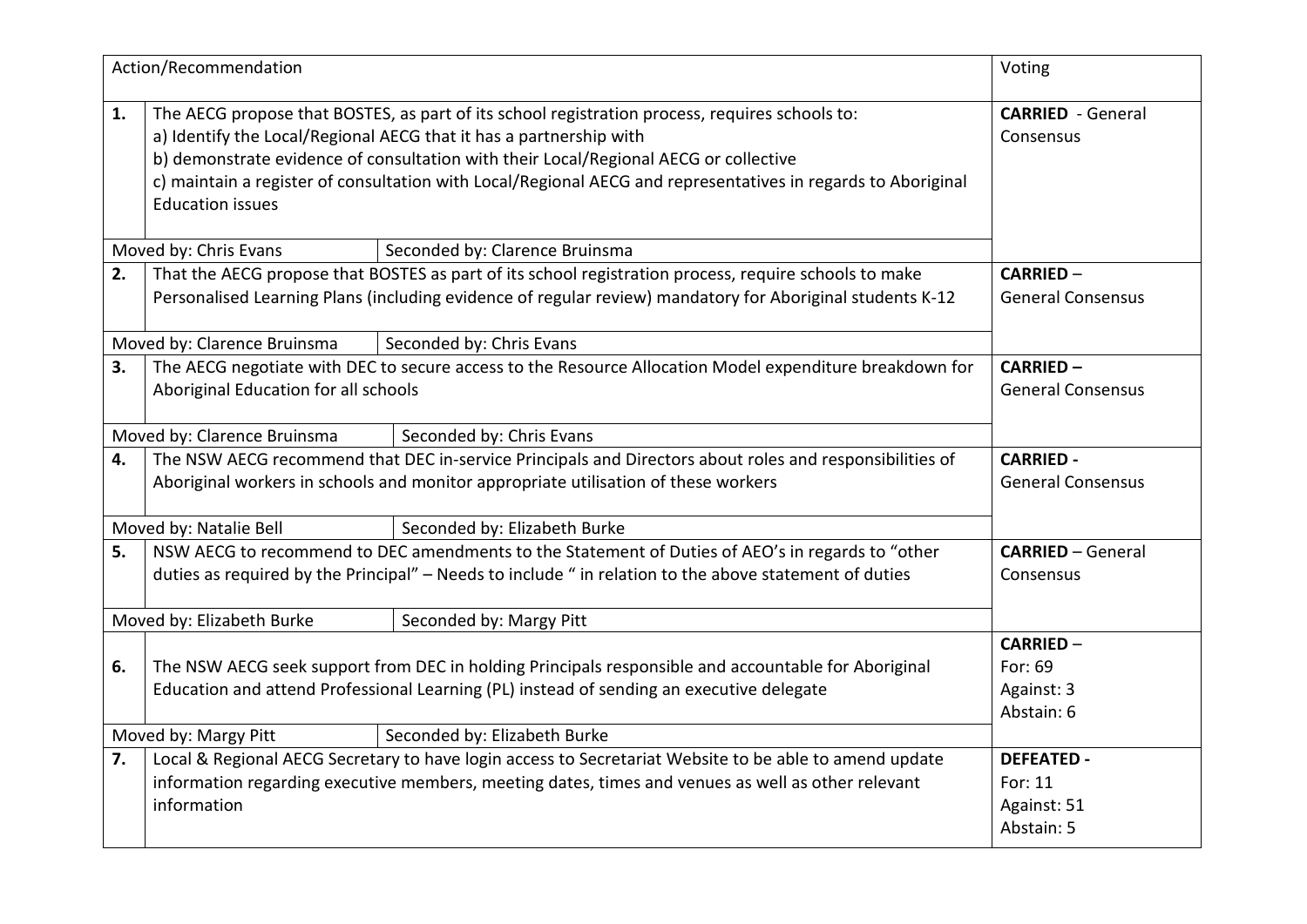| Moved by: Elizabeth Burke |                                                                                                                                                                                                                                                                                                                                                                                                                                                                                                                                                                                   | Seconded by: Margy Pitt                      |                                             |
|---------------------------|-----------------------------------------------------------------------------------------------------------------------------------------------------------------------------------------------------------------------------------------------------------------------------------------------------------------------------------------------------------------------------------------------------------------------------------------------------------------------------------------------------------------------------------------------------------------------------------|----------------------------------------------|---------------------------------------------|
| 8.                        | That the NSW AECG recommend for Directors to speak to community members and Local AECG members<br>when conducting Principal Assessment Review Schedules (PARS) in regards to Aboriginal Education, not just<br>to the Principal as per the current process                                                                                                                                                                                                                                                                                                                        | <b>CARRIED -</b><br><b>General Consensus</b> |                                             |
|                           | Moved by: Natalie Bell                                                                                                                                                                                                                                                                                                                                                                                                                                                                                                                                                            | Seconded by: Margy Pitt                      |                                             |
| 9.                        | NSW AECG clarify Local & Regional boundaries and distribute updated lists of schools                                                                                                                                                                                                                                                                                                                                                                                                                                                                                              |                                              | <b>CARRIED-</b><br><b>General Consensus</b> |
|                           | Moved by: Elizabeth Burke                                                                                                                                                                                                                                                                                                                                                                                                                                                                                                                                                         | Seconded by: Margy Pitt                      |                                             |
| 10                        | That a delegation from State AECG meet with the Minister responsible for Early Childhood in regards to their<br>commitment to Early Childhood and their strategies to ensure our Aboriginal children have adequate access<br>to a culturally appropriate and affordable Early Childhood service and teaching and support staff undertake<br>appropriate PL                                                                                                                                                                                                                        | <b>CARRIED-</b><br><b>General Consensus</b>  |                                             |
|                           | Moved by: Maxine Mackay                                                                                                                                                                                                                                                                                                                                                                                                                                                                                                                                                           | Seconded by: Fiona Kelly                     |                                             |
| 11                        | That the NSW AECG contact SNAICC to pursue a position on the Board to walk together in the fight to<br>ensuring our children are being provided with affordable Early Childhood education. This would entail<br>lobbying and advocating to all State & Federal Ministers for long term funding for the Aboriginal Child &<br>Family Centres and Multi-Functional Family Services to ensure the Recommendation from the Review of<br>Aboriginal Education that Aboriginal & Torres Strait Islander children have access to early years education<br>that is culturally appropriate | <b>CARRIED-</b><br><b>General Consensus</b>  |                                             |
|                           | Moved by: Nita Roberts                                                                                                                                                                                                                                                                                                                                                                                                                                                                                                                                                            | Seconded by: Lyn Stewart                     |                                             |
| 12                        | The NSW AECG review the current DEC/AECG Partnership Agreement due to changes within DEC structure,<br>reforms and other issues                                                                                                                                                                                                                                                                                                                                                                                                                                                   | <b>CARRIED -</b><br><b>General Consensus</b> |                                             |
|                           | Moved by: Nita Roberts                                                                                                                                                                                                                                                                                                                                                                                                                                                                                                                                                            | Seconded by: Troy Freeburn                   |                                             |
| 13                        | The State AECG advocate to DEC for more explicit data collection & monitoring of the Distance Education<br>centres, particularly around attendance, pathways & outcomes of students                                                                                                                                                                                                                                                                                                                                                                                               | <b>CARRIED -</b><br><b>General Consensus</b> |                                             |
|                           | Moved by: Joan Bell                                                                                                                                                                                                                                                                                                                                                                                                                                                                                                                                                               | Seconded by: Nita Roberts                    |                                             |
| 14                        | That the NSW AECG ensure that advise be given to DEC that there is AECG representation on merit selection<br>panel when employing an Executive Director and the Director of Public Schools                                                                                                                                                                                                                                                                                                                                                                                        | <b>CARRED-</b><br><b>General Consensus</b>   |                                             |
|                           | Moved by: Aunty Ruth Simms<br>Seconded by: Rosemaree Whitehead                                                                                                                                                                                                                                                                                                                                                                                                                                                                                                                    |                                              |                                             |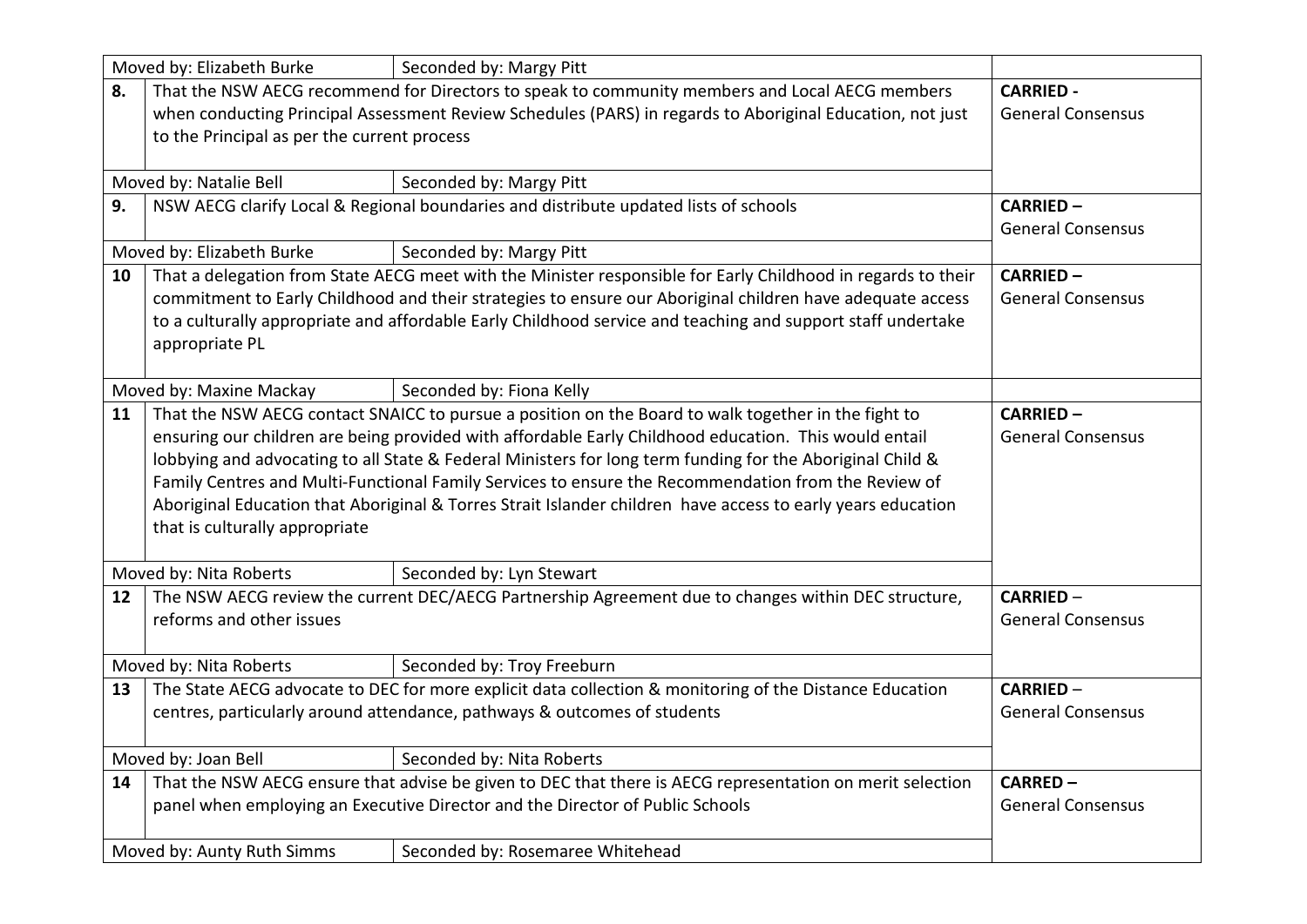| 15                    | That Practicum students are asked to speak to Aboriginal Education Office (AEO) during their practicum about   | <b>CARRIED-</b>                                                                                           |                          |
|-----------------------|----------------------------------------------------------------------------------------------------------------|-----------------------------------------------------------------------------------------------------------|--------------------------|
|                       | roles and cultural issues. It there is no AEO, contact the Local AECG and attend meeting                       | <b>General Consensus</b>                                                                                  |                          |
|                       | Moved by: Aunty Ruth Simms                                                                                     |                                                                                                           |                          |
| 16                    | That a space for the Local/Region location be included on the proxy form - and also an area to identify if you | <b>WITHDRAWN</b>                                                                                          |                          |
|                       | are the proxy or your are holding the proxy in addition to your own vote                                       |                                                                                                           |                          |
|                       | Moved by: Martha Kelly                                                                                         | Seconded by: Jenny Ronning                                                                                |                          |
| 17                    | That the NSW State AECG develop a new Memorandum of Understanding with the Dept of Education to                | <b>CARRIED</b>                                                                                            |                          |
|                       | ensure that AECG is to be consulted when school Plans and LSLD are made                                        | <b>General Consensus</b>                                                                                  |                          |
|                       | Moved by: Linda Olive                                                                                          |                                                                                                           |                          |
| 18                    | Re: Aboriginality - Recommendation 3  the wording around false information and the legal requirements be       | <b>CARRIED</b>                                                                                            |                          |
|                       | included on education enrolment forms                                                                          |                                                                                                           | <b>General Consensus</b> |
|                       |                                                                                                                |                                                                                                           |                          |
|                       | Moved by: Linda Olive                                                                                          | Seconded by: Diana Flanders                                                                               |                          |
| 19                    |                                                                                                                | Every AECG Region write a letter of support plus online petition for IYLP to the Federal Government       | <b>CARRIED</b>           |
|                       |                                                                                                                |                                                                                                           | <b>General Consensus</b> |
|                       | Moved by: Margy Pitt                                                                                           | Seconded by: Elizabeth Burke                                                                              |                          |
| 20                    |                                                                                                                | That the State AECG use the Facebook page on a regular basis to enable Aborginal community to have        | <b>CARRIED</b>           |
|                       | information and updates in relation to AECG business                                                           |                                                                                                           | <b>General Consensus</b> |
|                       |                                                                                                                |                                                                                                           |                          |
|                       | Moved by: Rosemaree Whitehead                                                                                  | Seconded by: Lyn Stewart                                                                                  |                          |
| 21                    |                                                                                                                | That the State AECG establish a working party to further review the Constitution to enable Regional       | <b>WITHDRAWN</b>         |
|                       |                                                                                                                | Representatives to bring back info to Regional meetings where information will be fed back to Locals      |                          |
|                       |                                                                                                                |                                                                                                           |                          |
|                       | Moved by: Rosemaree Whitehead                                                                                  | Seconded by: Ruth Simms                                                                                   |                          |
| 22                    |                                                                                                                | The State Committee lobby the Ombudsmans office or the relevant Ministers to ensure that Aboriginality is | For: $2$                 |
|                       | printed on Birth Certificates                                                                                  |                                                                                                           | Against: 53              |
|                       | Moved by: Delma Davison                                                                                        | Seconded by: Barbara Keeley                                                                               | Abstain: 12              |
|                       |                                                                                                                |                                                                                                           | <b>DEFEATED</b>          |
| 23                    |                                                                                                                | That we ask all educational institutions to provide a policy on the procedures required to CHANGE         | <b>CARRIED</b>           |
|                       |                                                                                                                | Aboriginality and ask that Proof of Aboriginality be required before the change can be made               | <b>General Consensus</b> |
|                       |                                                                                                                |                                                                                                           |                          |
| Moved by: Diane Darcy |                                                                                                                | Seconded by: Kerrie Walden                                                                                |                          |
|                       |                                                                                                                |                                                                                                           |                          |
|                       |                                                                                                                |                                                                                                           |                          |
|                       |                                                                                                                |                                                                                                           |                          |